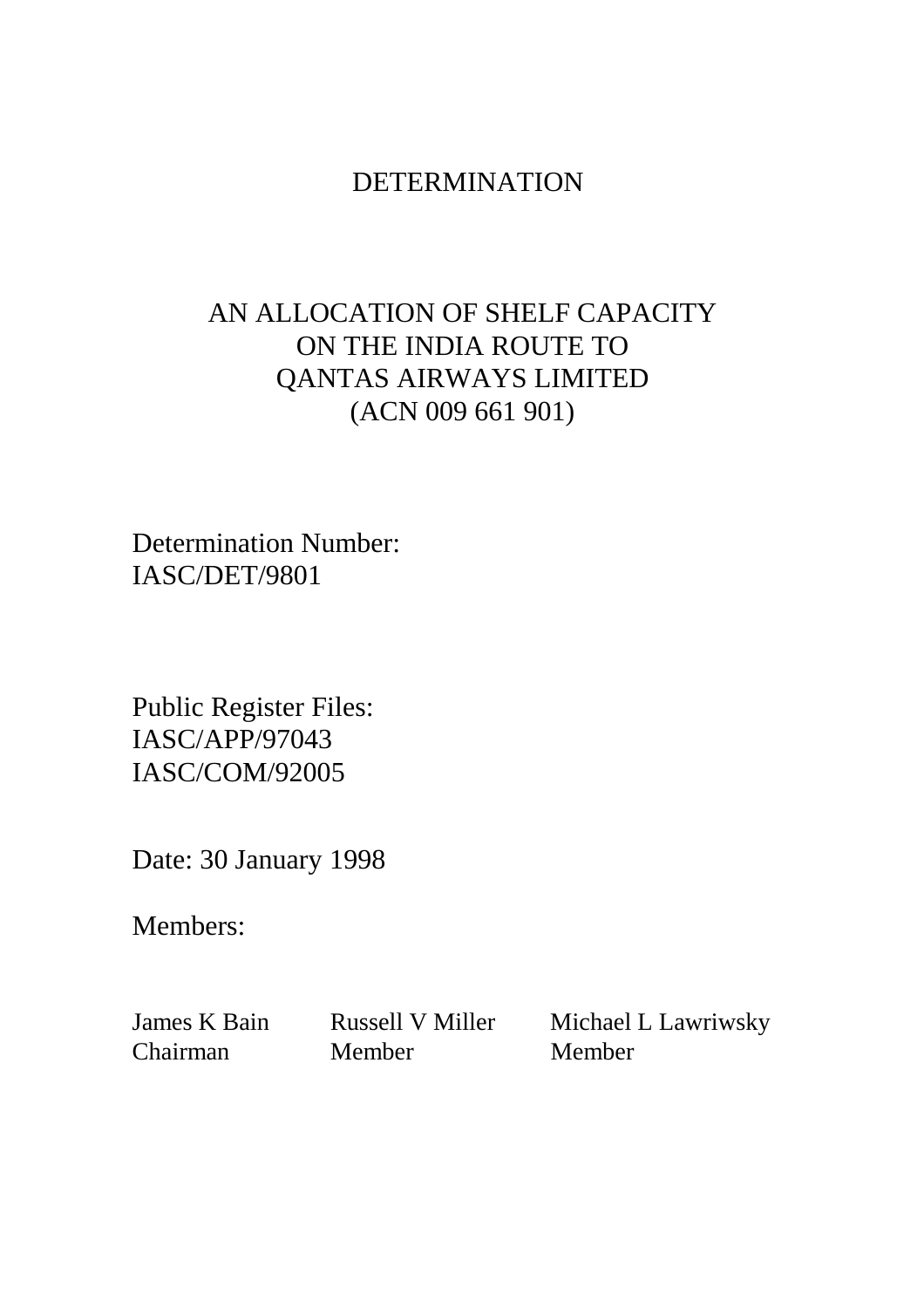#### **CONTENTS**

#### Page

| 1. |                                                                      |  |
|----|----------------------------------------------------------------------|--|
| 2. |                                                                      |  |
| 3. |                                                                      |  |
| 4. |                                                                      |  |
| 5. |                                                                      |  |
| 6. |                                                                      |  |
| 7. |                                                                      |  |
|    |                                                                      |  |
|    |                                                                      |  |
|    |                                                                      |  |
|    |                                                                      |  |
| 8. | Determination allocating shelf capacity on the India route to Qantas |  |
|    |                                                                      |  |

### **ATTACHMENTS**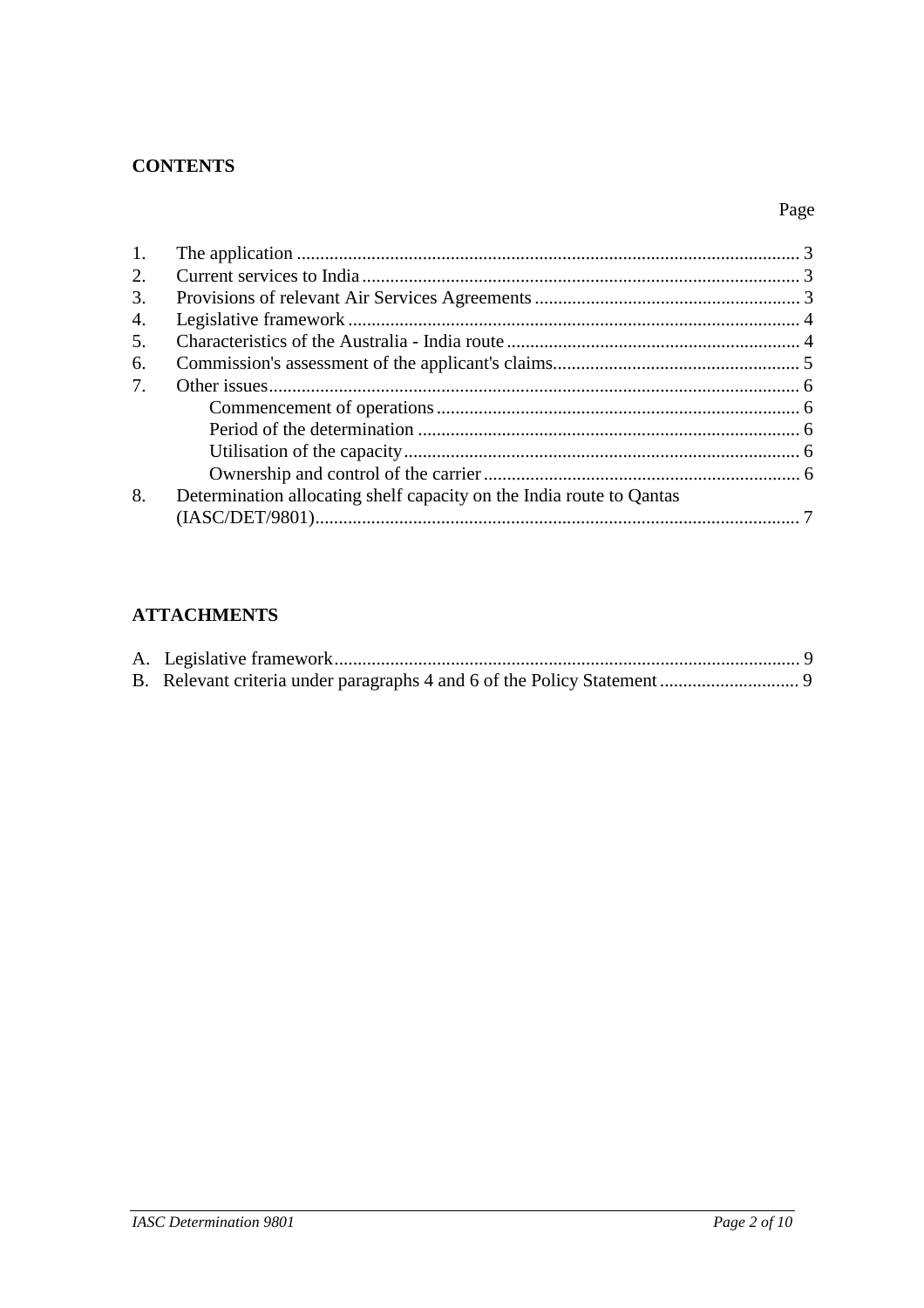# **1. The application**

1.1. On 22 December 1997, Qantas Airways Limited ACN 009 661 901 (Qantas) wrote to the Commission seeking an allocation of shelf capacity to India.

1.2. In accordance with the requirements of the *International Air Services Commission Act 1992* (the Act), on 5 January 1998 the Commission published a notice inviting applications for, and submissions about, an allocation of shelf capacity to India. On 9 January 1998 Qantas amended its application. Subsequently, on 12 January 1998, the Commission published a notice inviting applications for, and submissions about, the amended application. The closing date for applications and submissions was 23 January 1998. Qantas was the only applicant and no other submissions were received.

1.3. Qantas is seeking an additional 691 seats of capacity per week so that it can provide daily services between Sydney and Mumbai:

- 458 seats for two B767 services commencing late March 1998;
- 229 seats for another B767 service commencing August 1998; and
- four seats from August 1998 to enable the seating capacity of its existing services to increase from 228 to 229 seats per flight.

1.4. All non-confidential material supplied by the applicant is filed on the Register of Public Documents.

## **2. Current services to India**

2.1. Qantas currently operates four B767 services per week between Sydney and Mumbai. It is the only airline offering direct services between Australia and India.

2.2. Indirect services are provided by a number of airlines, including Singapore Airlines, Malaysian Airlines, Thai International and Garuda Indonesia.

# **3. Provisions of relevant Air Services Agreements**

3.1. The Memorandum of Understanding (MOU) between Australia and India of 16 October 1996 and the Air Services Agreement (ASA) of 11 July 1949 provides for the operation of international air services and the dual designation of Australian carriers.

3.2. Under the MOU Australia's current passenger capacity entitlement between Australia and India is 1650 seats per week in each direction, increasing to 2100 seats per week from 1 November 1998.

3.3. Qantas has previously been allocated a total of 912 seats in each direction between Australia and India. This leaves 738 seats of shelf capacity immediately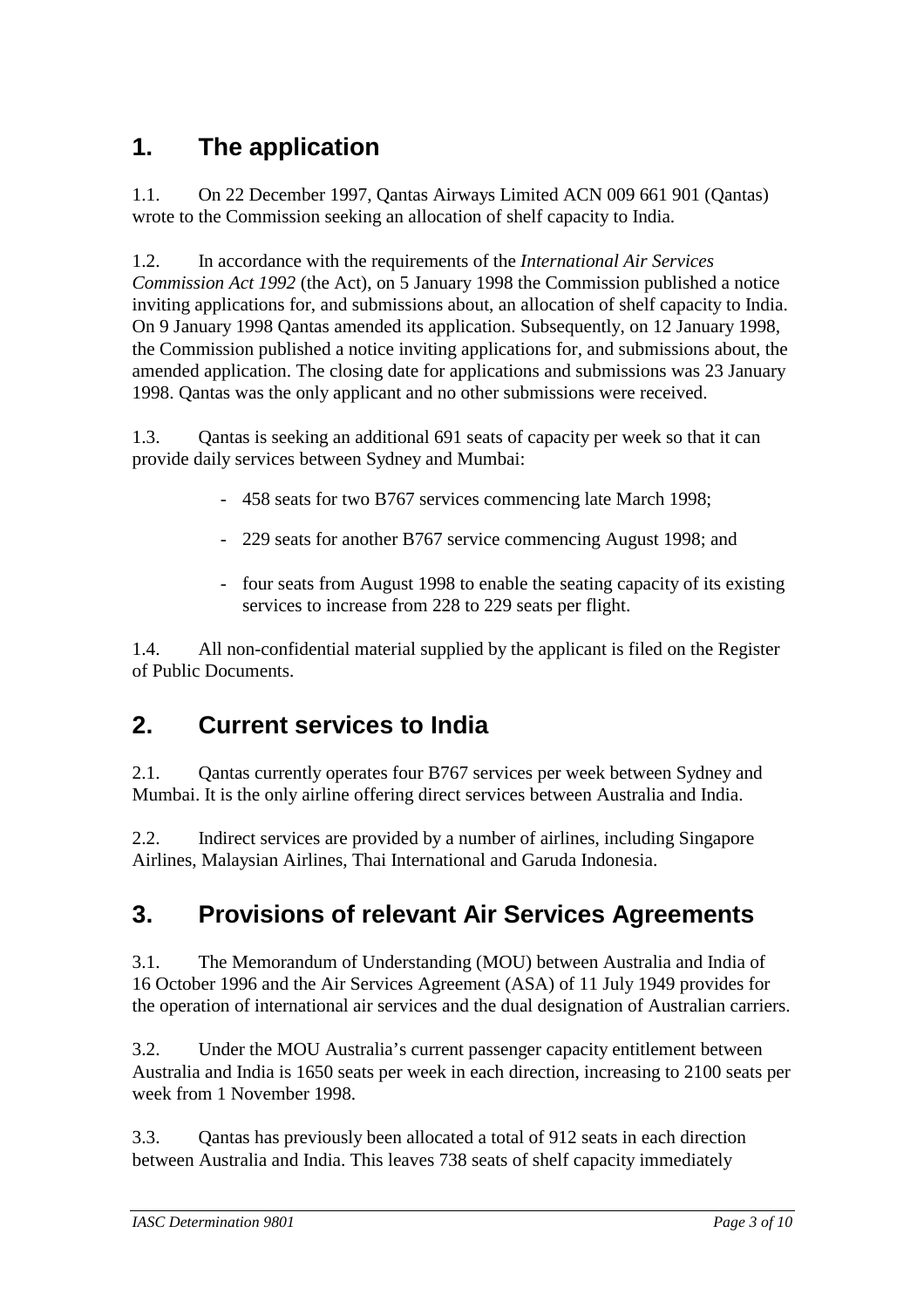available, with an additional 450 seats of shelf capacity becoming available from 1 November 1998. Accordingly, there is sufficient capacity available to meet Qantas' application.

## **4. Legislative framework**

4.1. Allocations of capacity are made in accordance with the *International Air Services Commission Act 1992*. Under section 11 of the Act, the Minister makes Policy Statements setting out matters relevant to the Commission's performance of its functions, including criteria to be applied by the Commission in assessing the benefit to the public. The current Policy Statement (No. 3) was issued by the Minister on 23 April 1997. The legislative framework for making a determination allocating available capacity under the Act is set out in Attachment A.

4.2. The criteria applicable to assessing benefit to the public of an allocation of capacity, where there is only one applicant and no submissions are received about, or opposing the allocation, are those set out in Attachment B.

## **5. Characteristics of the Australia - India route**

5.1. In the year ended 30 September 1997 traffic on the Australia - India route totalled approximately 134,600 passenger movements. Of these passenger movements 15% were passengers with a destination of either Australia or India, travelling directly between the two countries (direct traffic). A total of 80% of movements involved passengers travelling indirectly between the two countries (indirect traffic). The remaining 5% of the movements involved passengers travelling directly between Australia and India to and from countries beyond India or Australia (beyond traffic).

5.2. Details of the passenger movements on the route between the years ended 30 September 1994 and 30 September 1997 are summarised below.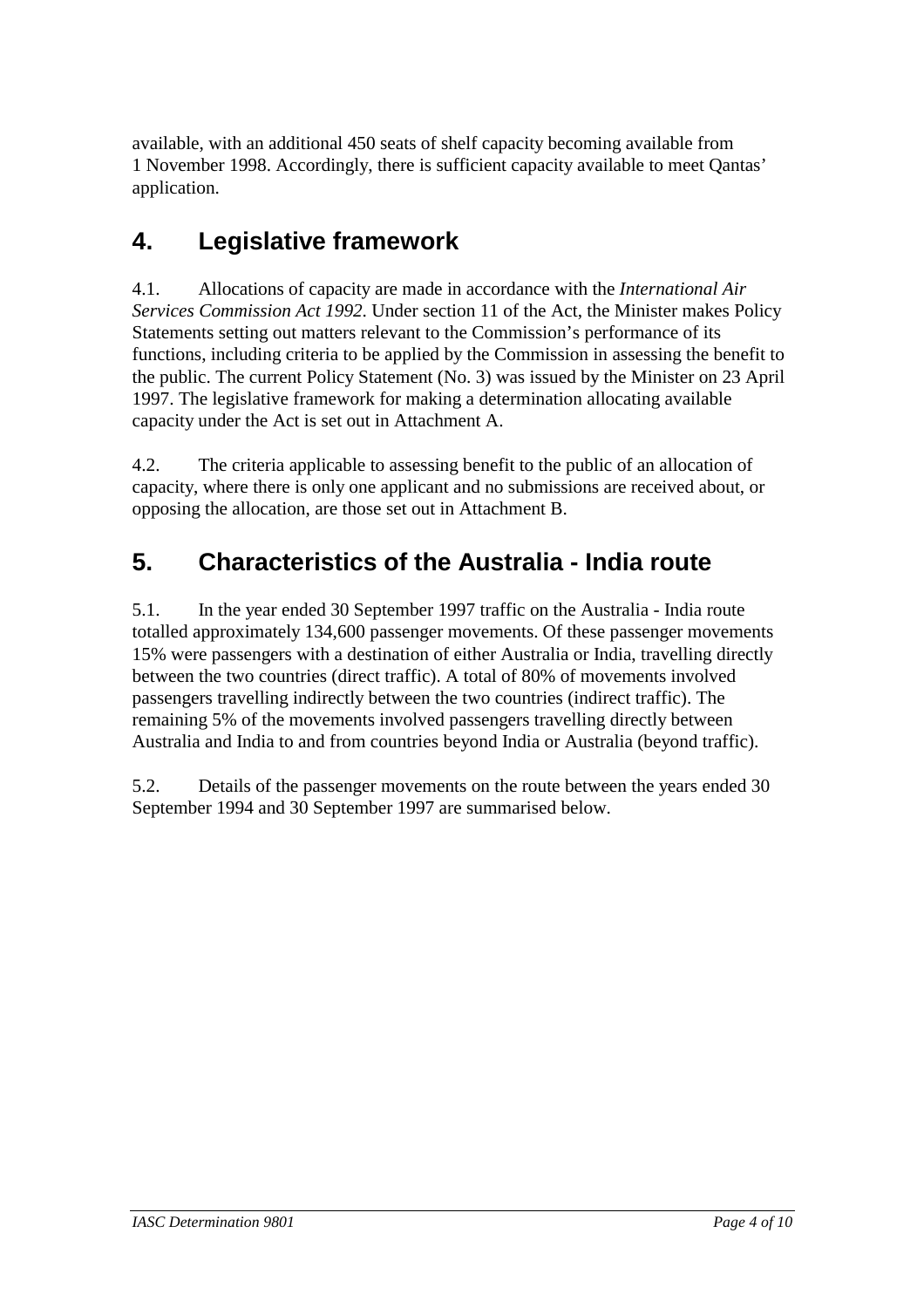#### **Australia - India Passenger Movements Years Ended 30 September 1994 - 30 September 1997**

|                  | Year ended September |         |         |         |                 | Growth<br>for |
|------------------|----------------------|---------|---------|---------|-----------------|---------------|
|                  | 1994                 | 1995    | 1996    | 1997    | growth<br>94-97 | 96-97         |
| Direct traffic   | 5,900                | 7,200   | 10,900  | 19,600  | 49.6%           | 79.5%         |
| Indirect traffic | 75,200               | 89,500  | 107,400 | 107,600 | 12.7%           | 0.1%          |
| Beyond traffic   | 1,000                | 3,600   | 7,900   | 7,400   | 95.1%           | $-6.1%$       |
| Total traffic    | 82,100               | 100,300 | 126,200 | 134,600 | 17.9%           | 6.6%          |

*Note: Data in this table have been derived from information supplied by the Australian Bureau of Statistics and includes both scheduled and charter traffic. Figures may not add to totals due to rounding.*

5.3. In the year ended 30 September 1997, Australian residents comprised 59% of the direct passenger traffic. Australians visiting India did so mainly to visit friends and relatives (39%) or for a holiday (35%). In the same year, Indian visitors travelled to Australia mainly for a holiday (29%) or to visit friends and relatives (24%).

### **6. Commission's assessment of the applicant's claims**

6.1. Under the Policy Statement, the relevant criteria to be applied in assessing benefit to the public, given that there is only one applicant and no other submissions, is whether Qantas is reasonably capable of obtaining the necessary approvals and whether it is reasonably capable of implementing its proposals.

6.2. Qantas is an established international carrier and already operates four B767 services per week to India. The Commission considers that Qantas has the technical and financial resources to implement its proposal.

6.3. The Commission concludes that Qantas is reasonably capable of obtaining the necessary approvals to implement its proposal. Accordingly, the Commission concludes that the allocation of 691 seats per week of capacity on the Australia-India route to Qantas would be of benefit to the public.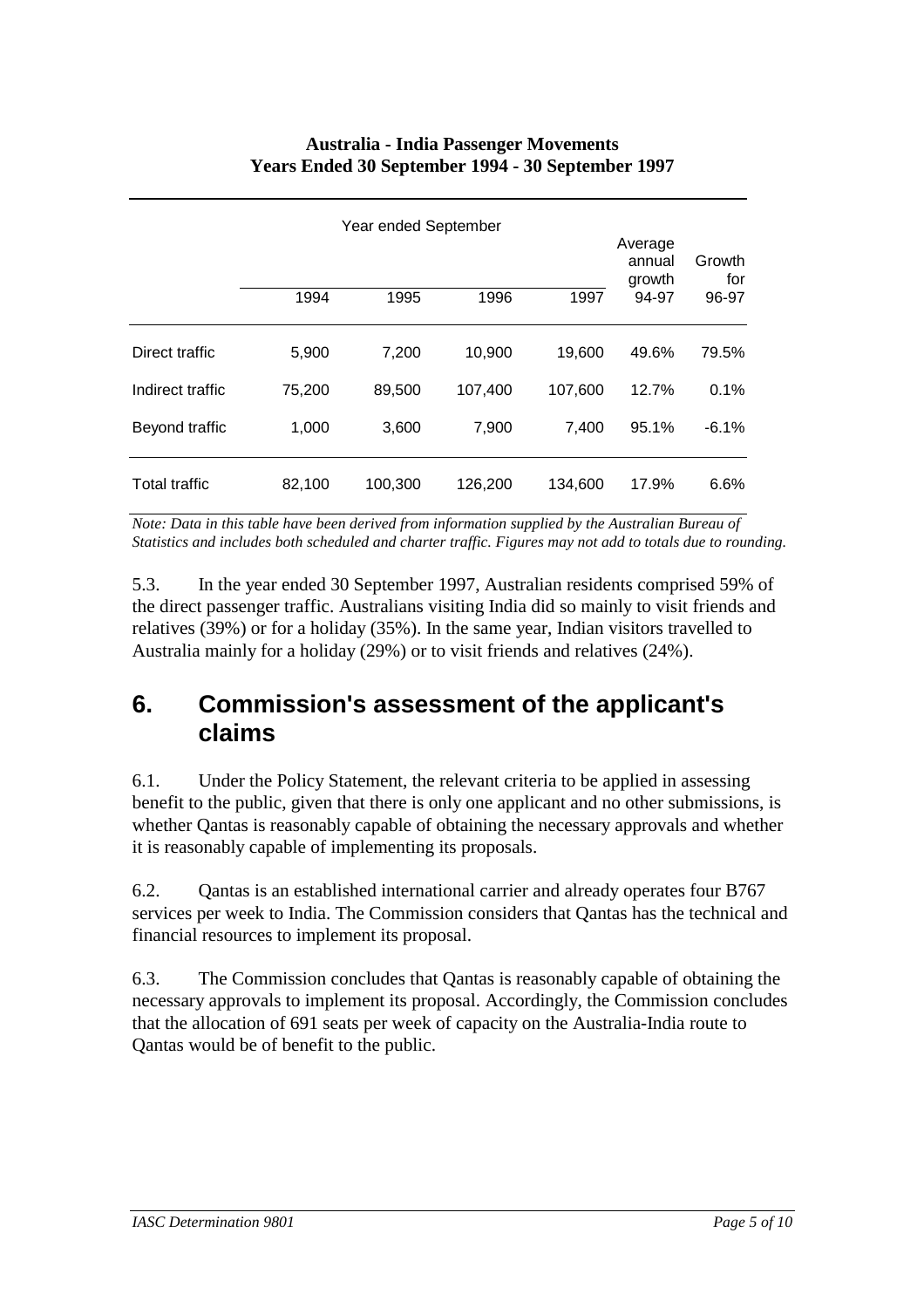## **7. Other issues**

### **Commencement of operations**

7.1. Qantas proposes to commence utilisation of the capacity from the week commencing 30 March 1998. The Commission will specify that Qantas must commence utilisation of the capacity from the week commencing 30 March 1998 or from such other date as approved by the Commission.

### **Period of the determination**

7.2. Qantas has sought a determination for five years from the date of the determination. The Commission will grant Qantas a determination for five years from the date of the determination.

### **Utilisation of the capacity**

7.3. Qantas proposes to utilise 458 seats from the week commencing 30 March 1998 and the remaining 233 seats by the week commencing 3 August 1998. The Commission will specify that Qantas must fully utilise 458 seats from the week commencing 30 March 1998 and fully utilise the remaining 233 seats from the week commencing 3 August 1998 or from such other date as approved by the Commission.

7.4. Qantas has stated that the capacity will be used in its own right. The Commission will specify that:

- the capacity is only to be used by Qantas; and
- Qantas cannot use the capacity by providing services jointly with any other carrier without the prior approval of the Commission.

For this purpose, the Commission considers that joint services include *inter alia* codesharing, seat exchanges, block space arrangements and revenue pooling.

### **Ownership and control of the carrier**

7.5. The Commission's view is that the proposed determination should include the usual limitations on changes in the ownership and control of Qantas. These are specified below.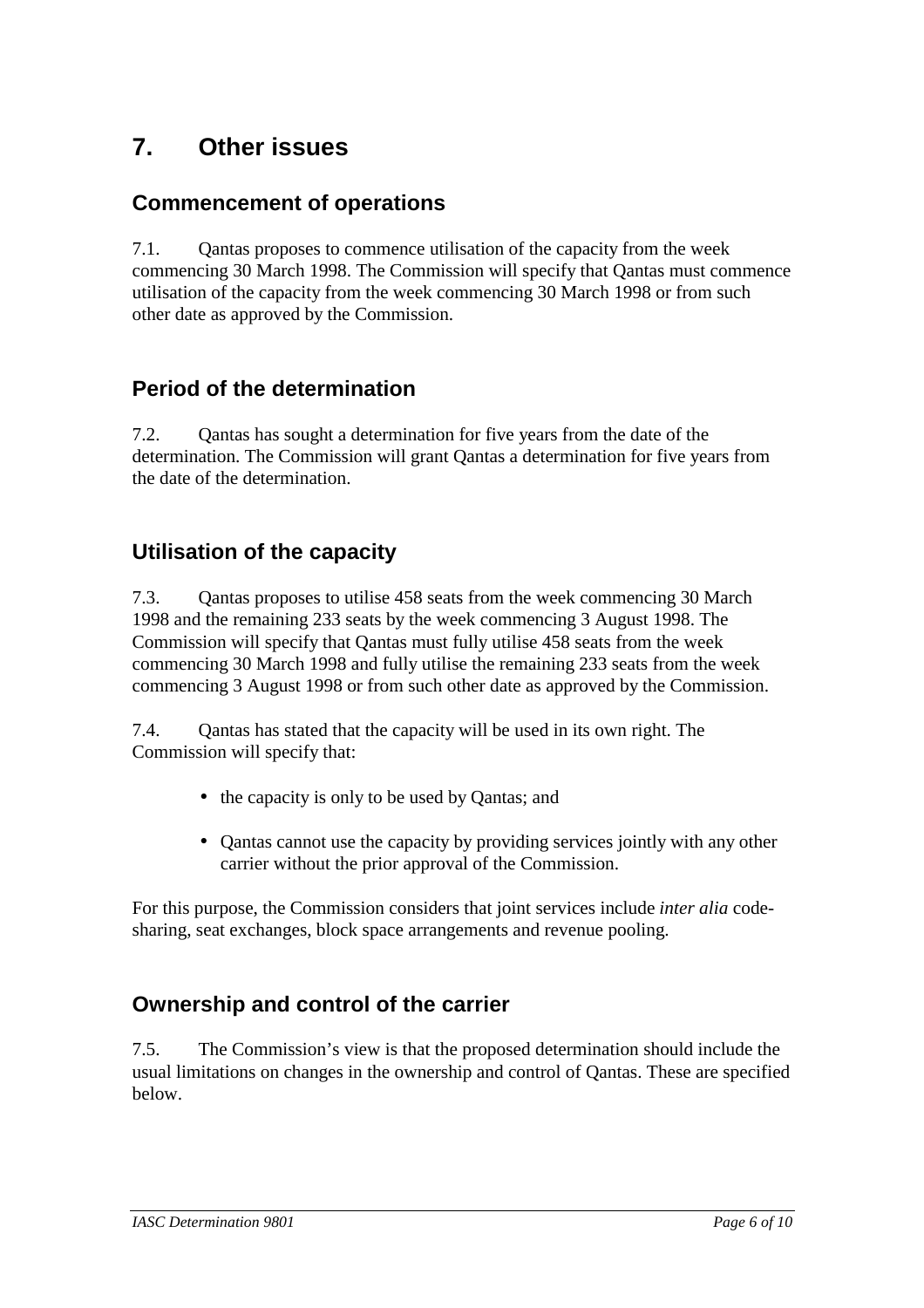### **8. Determination allocating shelf capacity on the India route to Qantas (IASC/DET/9801)**

8.1. The Commission finds that an allocation of capacity to Qantas on the Australia - India route as sought would be of benefit to the public.

8.2. The Commission makes a determination in favour of Qantas, allocating 691 seats per week in each direction between Australia and India under the Australia - India Air Services Agreement.

- 8.3. The determination is for five years from the date of the determination.
- 8.4. The determination is subject to the following conditions:
	- Qantas is required to:
		- commence utilisation of the allocated capacity no later than in the week commencing 30 March 1998 or from such other date approved by the Commission;
		- fully utilise 458 seats per week in each direction from the week commencing 30 March 1998; and
		- fully utilise the remaining 233 seats per week in each direction from the week commencing 3 August 1998;
	- only Qantas is permitted to utilise the capacity;
	- Qantas is not permitted to utilise the capacity to provide services jointly with another Australian carrier or any other person without the approval of the Commission;
	- changes in relation to the ownership and control of Qantas are permitted except to the extent that any change:
		- results in the designation of the airline as an Australian carrier under the Australia - India Air Services Agreement being withdrawn; or
		- has the effect that another Australian carrier, or a person (or group of persons) having substantial ownership or effective control of another Australian carrier, would take substantial ownership of Qantas or be in a position to exercise effective control of Qantas, without the prior consent of the Commission; and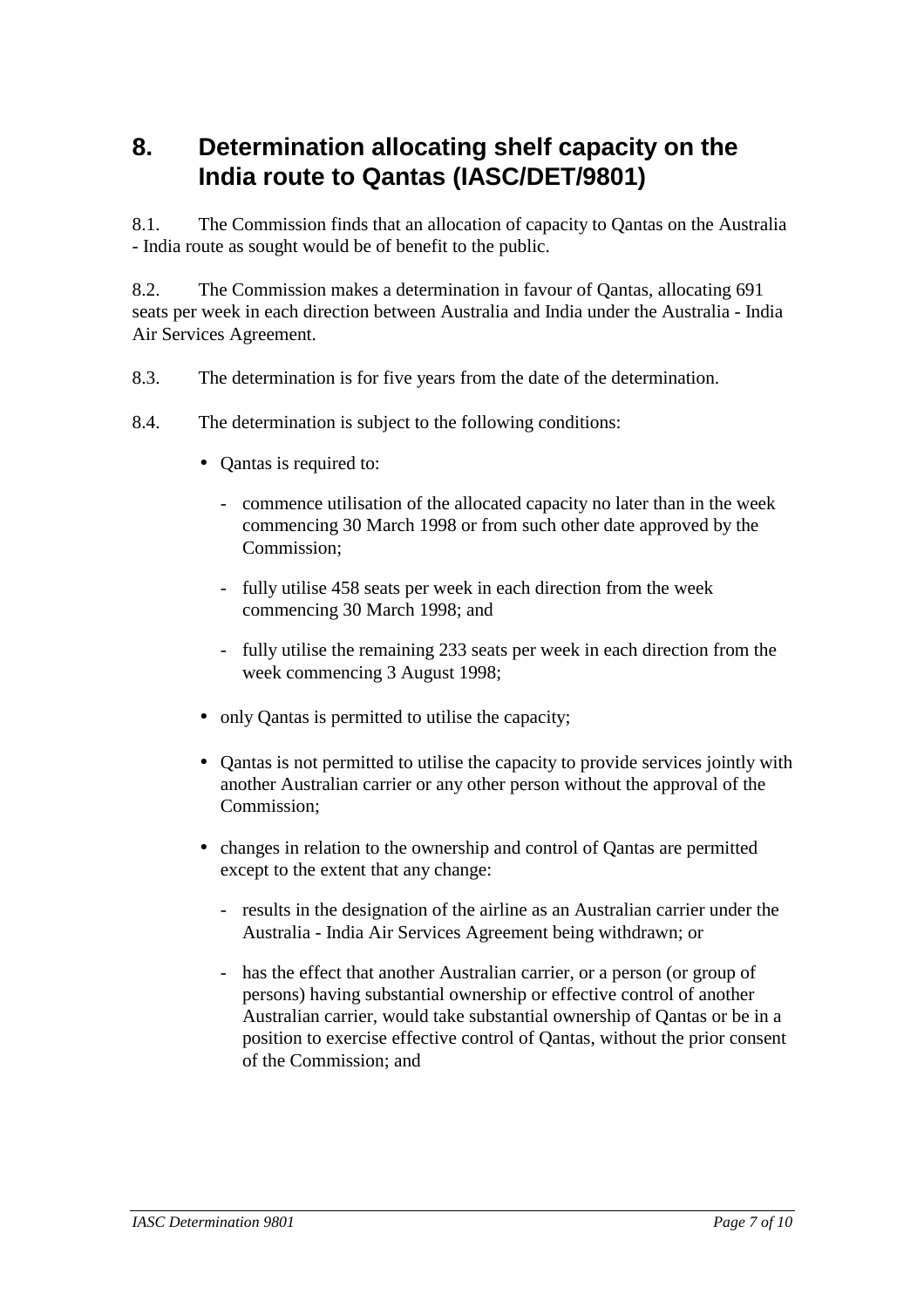• changes in relation to the management, status or location of operations and Head Office of Qantas are permitted except to the extent that any change would result in the airline ceasing to be an airline designated by the Australian Government for the purposes of the Australia - India Air Services Agreement.

Dated: 30 January 1998

Chairman Member Member

James K Bain Russell V Miller Michael L Lawriwsky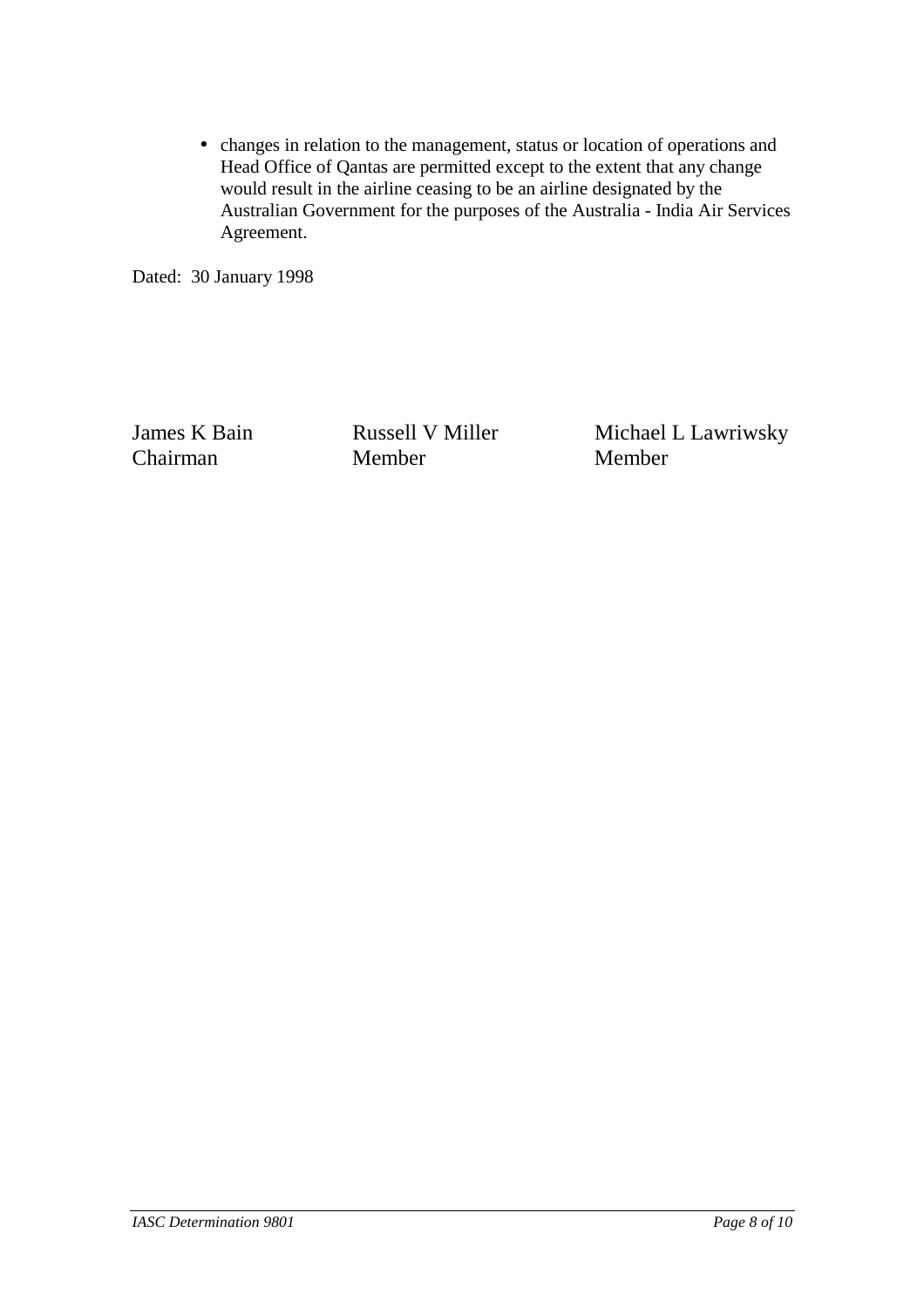### **A. Legislative framework**

1. Subsection 7(1) of the Act allows the Commission to make a determination allocating available capacity.

2. Under section 13 of the Act, the Commission must, by notice, invite applications for and submissions about an allocation of shelf capacity.

3. Under subsection 13(4), any person may apply to the Commission for a determination allocating the capacity.

4. Subsection 7(2) requires that the determination:

- (a) must not allocate available capacity unless the Commission is satisfied that the allocation would be of benefit to the public; and
- (b) if more than one application was made relating to the allocation must make the allocation that the Commission is satisfied, having regard to the applications made, would be of the greatest benefit to the public.

5. Under subsection 7(3), in assessing the benefit to the public of an allocation of capacity, the Commission must apply the criteria set out for that purpose in the policy statements made by the Minister under section 11.

6. The section 11 Policy Statement dated 23 April 1997, includes criteria to be applied by the Commission in assessing the benefit to the public of allocations of capacity. The criteria applicable to assessing benefit to the public of an allocation of shelf capacity where there is only one applicant and no submissions were received about, or opposing, the allocation, are those contained in paragraphs 4 and 6 of the Policy Statement.

7. Section 15 of the Act relates to the contents of determinations including the imposition of conditions relating to the use of capacity. Section 16 relates to notifications of determinations.